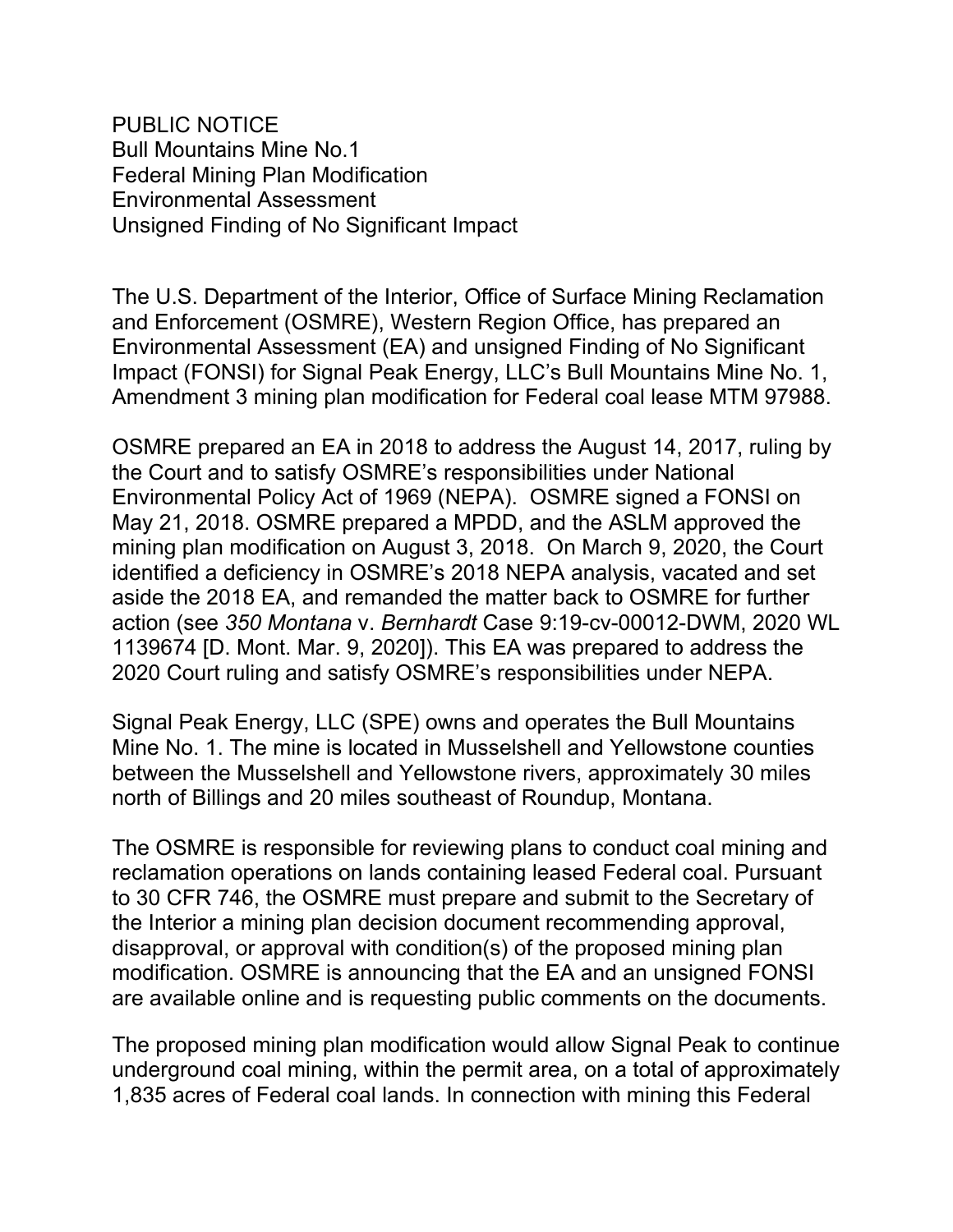coal, Signal Peak would also mine adjacent private and State coal. Mining would continue approximately 11.5 years and 109.7 million saleable tons of coal would be recovered. In addition to the mining of adjacent private and State coal, other actions that would be conducted in association with the proposed mining plan modification (i.e., connected actions) include facilities associated with rock disposal; construction of roads, boreholes and powerlines; installation of ventilation facilities; and other surface disturbances.

Interested persons may view the EA and the unsigned FONSI on the OSMRE website at:

<https://www.osmre.gov/lrg/projects.shtm>

This notice initiates the public comment process on the 2020 EA and unsigned FONSI. To ensure consideration of your comments, we must receive your electronic or written comments by **July 27, 2020.** Comments may be submitted in writing or by e-mail. At the top of your letter or in the subject line of your e-mail message, please indicate that the comments are "Bull Mountains Mine No. 1 EA Comments."

- E-mail comments should be sent to: [osm-nepa-mt@osmre.gov](mailto:osm-nepa-mt@osmre.gov)
- Comments delivered by U.S. Postal Service Express Mail or by courier service must be delivered by **July 27, 2020** and should be sent to:

OSMRE - Western Region ATTN: Gretchen Pinkham, Bull Mountains Mine No. 1 PO Box 25065 Lakewood, CO 80225-0065

Comments received, including names and addresses of those who comment, will be considered part of the public record for this project and will be available for public inspection. By including your address, phone number, email address, or other personally identifying information in your comment, you should be aware that your entire comment, including your personally identifying information, may be made publicly available at any time. While you can ask us in your comment to withhold your personal identifying information from public review, we cannot guarantee that we will be able to do so.